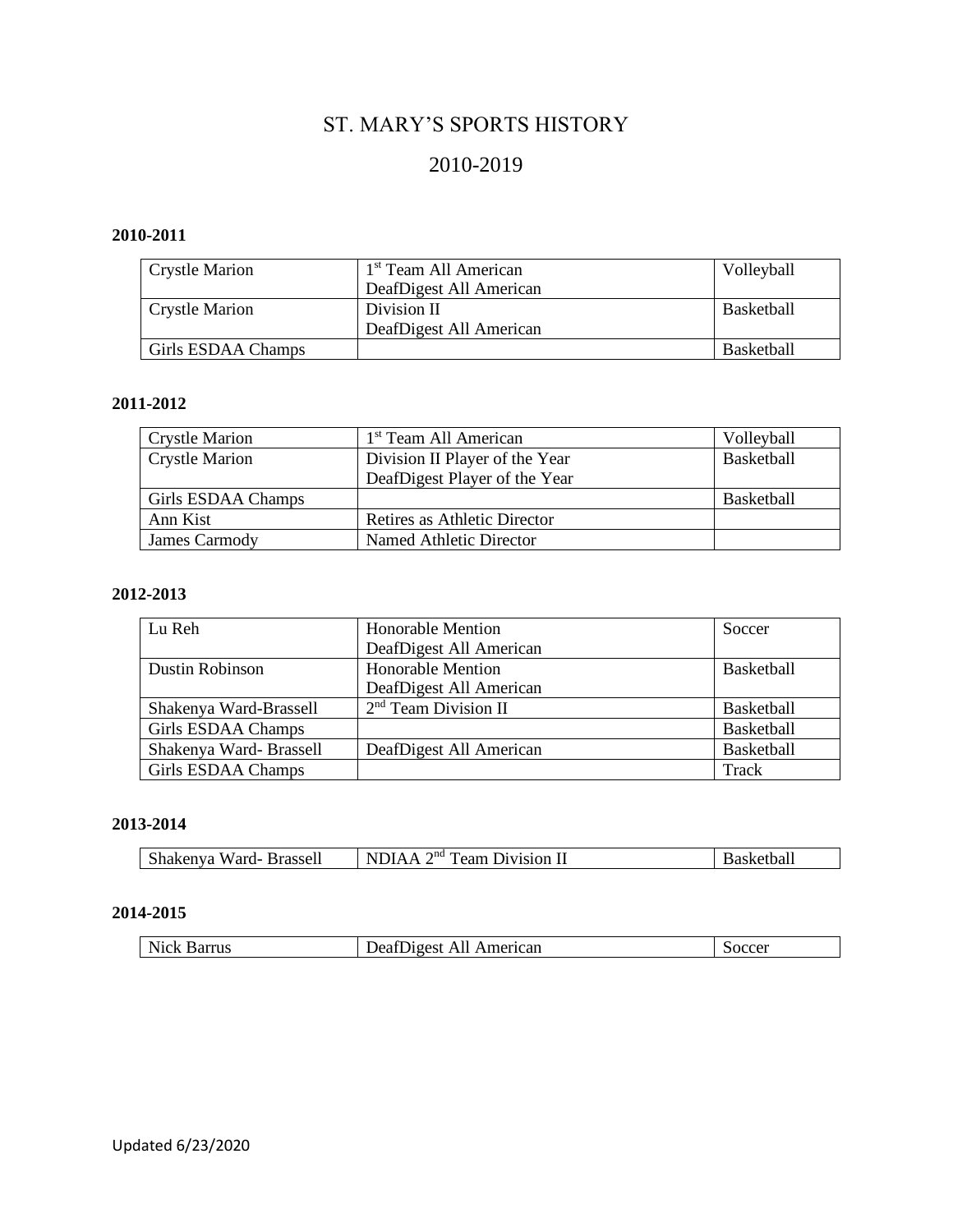## **2015-2016**

| Jasmine Hollingsworth     | <b>Honorable Mention</b> | Volleyball |
|---------------------------|--------------------------|------------|
|                           | DeafDigest all Star      |            |
| <b>Christian Lawrence</b> | <b>Honorable Mention</b> | Soccer     |
| <b>Nick Barrus</b>        | DeafDigest All American  | Soccer     |
| Ibrahim Ibrahim           | DeafDigest All American  | Soccer     |
| <b>Nick Barrus</b>        | DeafDigest All American  | Basketball |
| Cameron Cole              | DeafDigest All American  | Basketball |
|                           | <b>Honorable Mention</b> |            |

## **2016-2017**

| Sabina Bagjai | NDIAA $2nd$ Team        | Volleyball |
|---------------|-------------------------|------------|
| Cameron Cole  | DeafDigest All American | Volleyball |
| Nick Barrus   | DeafDigest All American | Soccer     |

#### **2017-2018**

| Kioneyshka Alvira-Jurado  | DeafDigest All American              | Volleyball |
|---------------------------|--------------------------------------|------------|
| Nick Barrus               | DeafDigest All American              | Soccer     |
|                           | NDIAA First Team All American        |            |
| <b>Christian Lawrence</b> | DeafDigest All American              | Soccer     |
| Nick Barrus               | DeafDigest All American              | Basketball |
|                           | <b>Boys ESDAA Division II Champs</b> | Track      |

#### **2018-2019**

| Cameron Cole             | DeafDigest All American                    | Volleyball        |
|--------------------------|--------------------------------------------|-------------------|
|                          | DeafDigest All American                    | <b>Basketball</b> |
|                          | <b>IAC Honorable Mention</b>               |                   |
|                          | <b>NDIAA Division II Honorable Mention</b> |                   |
|                          | <b>ESDAA Division II All Star</b>          |                   |
| Nick Barrus              | DeafDigest All American                    | Soccer            |
|                          | DeafDigest All American                    | <b>Basketball</b> |
|                          | IAC $2nd$ Team                             |                   |
|                          | <b>NDIAA Division II Honorable Mention</b> |                   |
|                          | <b>ESDAA Division II All Star</b>          |                   |
| Givon Blackwell          | <b>ESDAA Division II All Star</b>          | Soccer            |
| Isa Habeeb               | <b>ESDAA Division II All Star</b>          | <b>Basketball</b> |
|                          | <b>IAC Honorable Mention</b>               |                   |
| Kioneyshka Alvira-Jurado | <b>ESDAA Division II All Star</b>          | <b>Basketball</b> |